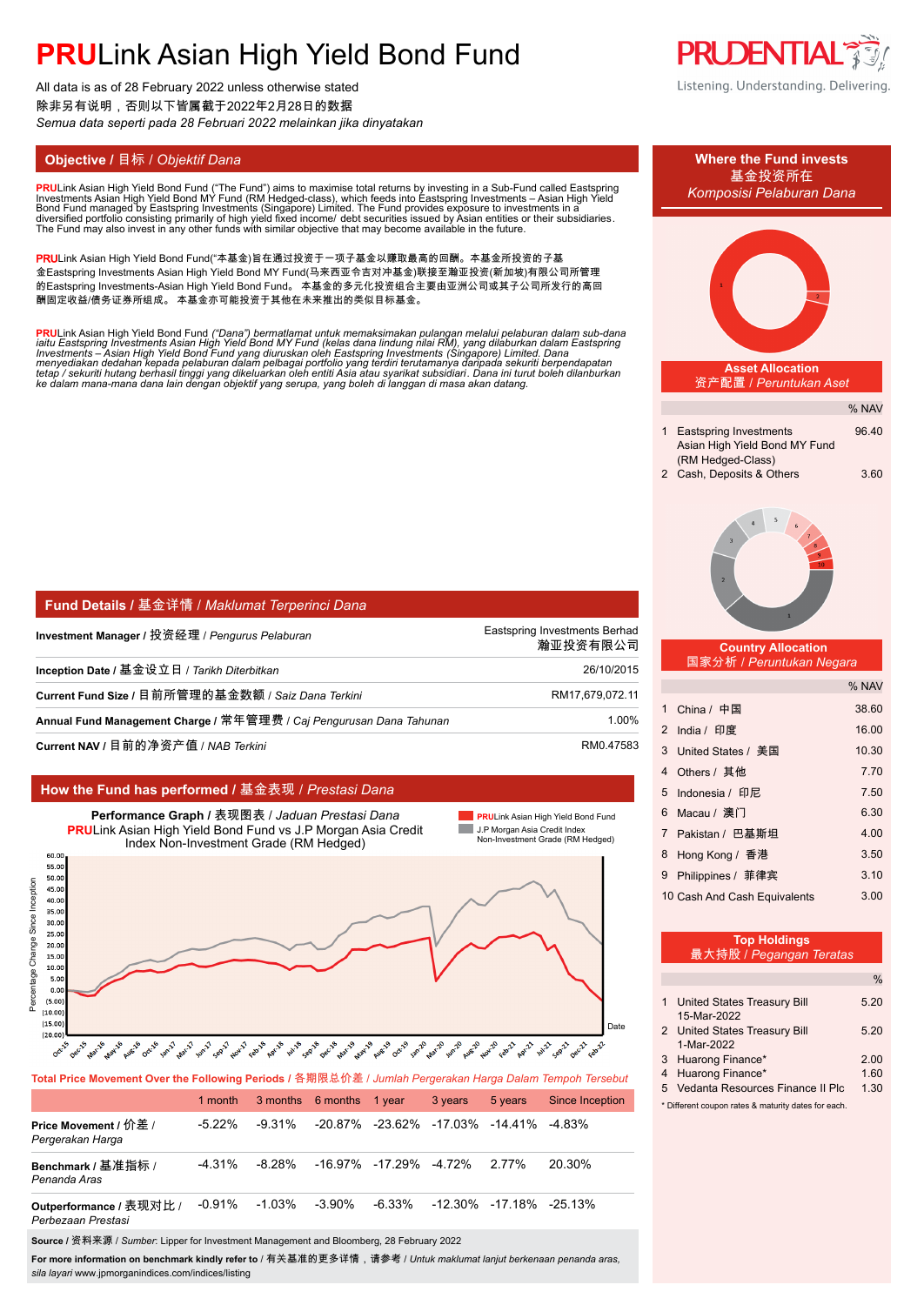All data is as of 28 February 2022 unless otherwise stated 除非另有说明,否则以下皆属截于2022年2月28日的数据 *Semua data seperti pada 28 Februari 2022 melainkan jika dinyatakan*

### **PRUDENTIAL** Listening. Understanding. Delivering.

### **Monthly Update /** 每月简报 / *Peningkatan Bulanan*

#### **Market Review /** 市场回顾 */ Tinjauan Bulanan*

In February, volatility in global interest rates continued to weigh on global bond markets. Investor appetite for risk assets was also dampened by concerns over the prospect of more aggressive monetary policy tightening by major central banks, as well as military conflict between Russia and Ukraine. Against this backdrop, the JPMorgan Asia Credit – Non-Investment Grade index fell by 4.1% over the month, weighed down by a combination of higher US interest rates and credit spread widening.

The selloff in global bonds deepened in the early part of the month , after hawkish comments from prominent policymakers such as European Central Bank Christine Lagarde raised concerns about aggressive monetary policy tightening. In the US, stronger-than expected payrolls data and a fresh four-decade high in inflation in the US also stoked expectations for rampant inflation, sending ten- year US Treasury (UST) yields to levels last seen in 2019. However, US interest rates retraced partially the upward moves subsequently as central banks' policy stance started taking a backseat to geopolitical tensions . With markets nervously awaiting the next headline on the Russia-Ukraine conflict, investors sought out the relative safety of bonds and other safe-haven assets. Over the month, the US Treasury yield curve continued to bear flattened with the 10-year yield rising by 5 bps to 1.8%, while 2-year yield rose by 25 bps to 1.4%.

The rise in US interest rates contributed to declines in Asian USD credits, while the risk averse environment also pressured Asian credit spreads wider. The Asian credit market selloff was broad-based across all countries, rating buckets, and sectors. However, investment grade bonds in general delivered more muted declines, while high yield sector continued to be weighed down by the weakness in the China property sector. China property sector emerged again, the key laggard as investor sentiment continued to be dampened by newsflow on the financial woes of China high yield property developers.

Nevertheless, recent weeks saw an improvement in the magnitude and speed of policy easing measures towards the sector. Among various regulatory relaxation measures, Chinese authorities have also made it easier for property developers to access cash from presales held in escrow accounts.

Outside of the China real estate sector, other sectors which underperformed included high yield sovereigns as well as Macau gaming sector. High yield sovereigns such as Sri Lanka and Pakistan underperformed amid concerns that the Russia-Ukraine conflict would result in higher prices for their fuel and food imports, thereby weighing further on their weak external balances. Macau gaming also underperformed amid weak gaming revenue recovery, which raised downgrade risks in the sector.

Nonetheless, not all high yield markets/ sectors fared poorly. High yield quasi-sovereigns, industrials and infrastructure names were relatively resilient, and outperformed even the investment grade credit market.

By country, China, Sri Lanka, Macau and Pakistan underperformed, while countries like Malaysia, India, Indonesia and Hong Kong fared well.

2 月份,全球利率走势波动继续对全球债券市场构成压力。此外,市场对主要央行收紧货币政策前景的担忧以及俄罗斯和乌克兰之间的军事冲突也抑制了投资者对风 险资产的购兴。在此情景下,受美国利率走高和信用价差扩大双重拖累,JPMorgan亚洲信贷非投资级指数月内下跌4.1%。

欧洲央行克里斯蒂娜·拉加德等著名决策家发表鹰派言论引发货币政策收紧将激进的担忧,加剧了全球债券于月初掀起的抛售风。在美国,就业数据强于预期以及美国 通胀率创下 40 年来新高水平,引发了市场对通胀猖獗的预期;10 年期美国国债(UST)收益率飙涨至2019 年以来的最高点。尽管如此,各国央行的政策立场带来的 冲击因地缘政治紧张局势而退居二线,美国利率随后稍微看跌。市场焦虑等待俄乌冲突的事态发展之际,投资者寻求相对安全的债券和其他避险资产。月内,美国国 债收益率曲线继续熊市趋平,10 年期收益率走高 5 个基点至 1.8%,两年期收益率也上升 25 个基点至 1.4%。

美国利率走高导致亚洲美元信贷下降,避险环境也使亚洲信用利差扩大。亚洲信贷市场的抛售全面,遍及所有国家、评级和行业。然而,投资级债券的跌幅普遍较为 温和,高收益领域则继续受到中国房地产行业表现疲软拖累。由于中国高收益房地产开发商面临财务困境的新闻流继续打压投资情绪,中国房地产再次崛起成为主要 输家。

尽管如此,中国政府最近几周松绑房地产政策的幅度和速度都有所改善。在各项监管宽松措施中,中国当局还让房地产开发商更容易提取预售托管账户中的现金。

除中国房地产领域外,其他表现逊色的还包括高收益主权债券和澳门博彩。斯里兰卡和巴基斯坦等国家的高收益主权证券走势落后,因为担心俄乌冲突将导致燃料和 食品进口价格上涨,从而给这些国家疲弱的对外收支平衡带来更大压力。澳门博彩业亦因博彩收入复苏疲弱而表现不佳,提高了该领域的降级风险。

无论如何,并非所有高收益市场/行业都表现逊色。高收益准主权、工业和基础设施证券相对坚韧,走势甚至优于投资级信贷市场。

按国家划分,中国、斯里兰卡、澳门和巴基斯坦走势落后;马来西亚、印度、印尼和香港等国家则表现良好。

Pada bulan Februari, volatiliti kadar faedah global terus membebani pasaran bon global. Kebimbangan terhadap prospek pengetatan dasar monetari yang lebih agresif *oleh bank pusat utama di samping konflik ketenteraan antara Rusia dan Ukraine telah menumpulkan selera pelabur terhadap aset berisiko. Berikutan latar belakang sebegini, indeks JPMorgan Asia Credit – Non-Investment Grade jatuh 4.1% dalam bulan tinjauan, terjejas oleh gabungan faktor kadar faedah AS yang lebih tinggi dan pelebaran spread kredit.*

*Penjualan bon global semakin merebak di bahagian awal bulan tinjauan, selepas penggubal dasar terkemuka seperti Bank Pusat Eropah Christine Lagarde memberikan komen agresif lalu menimbulkan kebimbangan mengenai pengetatan dasar monetari yang juga agresif. Di AS, data senarai gaji yang lebih kukuh daripada jangkaan dan kadar inflasi tinggi baru dalam tempoh empat dekad di AS juga mencetuskan jangkaan terhadap inflasi yang rampan, lalu menghantar hasil Perbendaharaan AS (UST) sepuluh tahun ke paras yang terakhir dilihat pada 2019. Namun begitu, kadar faedah AS membalikkan semula sebahagian daripada pergerakan menaik kemudiannya apabila pendirian dasar bank pusat mula mengendur berikutan ketegangan geopolitik. Sementara pasaran gelisah menanti tajuk berita seterusnya mengenai konflik Rusia-Ukraine, pelabur mencari keselamatan relatif berkaitan bon dan aset selamat yang lain. Sepanjang bulan tinjauan, keluk hasil Perbendaharaan AS terus mendatar dengan hasil 10 tahun meningkat sebanyak 5 mata asas kepada 1.8%, manakala hasil 2 tahun meningkat sebanyak 25 mata asas kepada 1.4%.*

*Kenaikan kadar faedah AS memacu kemerosotan kredit Asia USD, manakala persekitaran penghindaran risiko turut mendesak spread kredit Asia menjadi lebih lebar. Penjualan pasaran kredit Asia berasas luas merentas semua negara, gred penarafan dan sektor. Walau bagaimanapun, bon gred pelaburan secara amnya mencatat penurunan yang lebih rendah, manakala sektor hasil tinggi terus dibebani oleh krisis sektor hartanah China. Sektor hartanah China timbul semula, ketinggalan paling banyak kerana sentimen pelabur terus lembap ekoran aliran berita mengenai krisis kewangan pemaju hartanah hasil tinggi China.*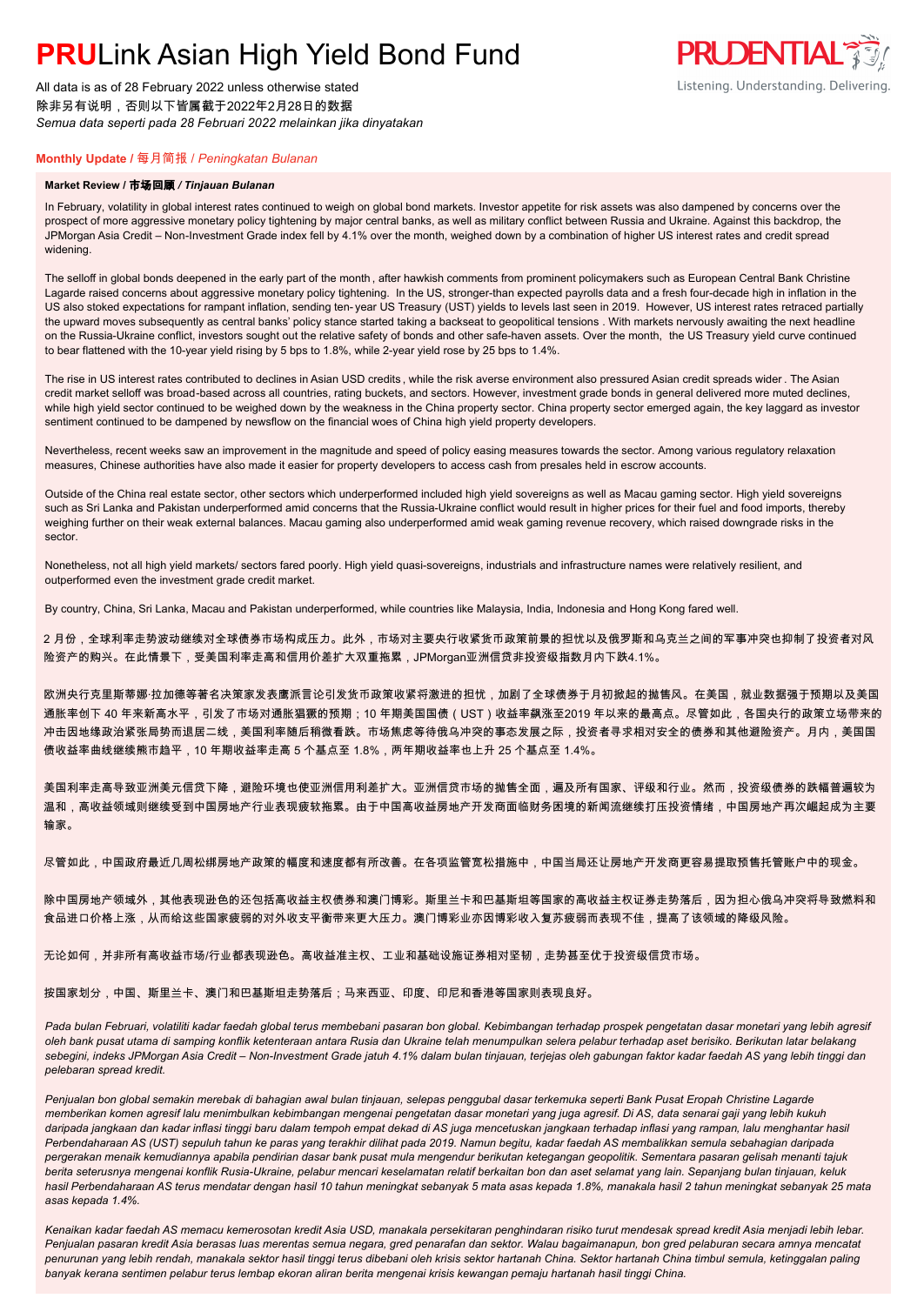

All data is as of 28 February 2022 unless otherwise stated 除非另有说明,否则以下皆属截于2022年2月28日的数据 *Semua data seperti pada 28 Februari 2022 melainkan jika dinyatakan*

*Sungguhpun demikian, sejak beberapa minggu kebelakangan ini terdapat penambahbaikan magnitud dan kelajuan langkah pelonggaran dasar melibatkan sektor tersebut. Antara pelbagai langkah pelonggaran kawal selia ialah pihak berkuasa China juga telah memudahkan pemaju hartanah untuk menggunakan tunai daripada prajualan yang dipegang dalam akaun eskrow.*

*Di luar sektor hartanah China, sektor lain yang berprestasi rendah termasuk kerajaan hasil tinggi serta sektor perjudian Macau. Kerajaan hasil tinggi seperti Sri Lanka dan Pakistan mencatat prestasi rendah di tengah-tengah kebimbangan bahawa konflik Rusia-Ukraine akan mengakibatkan harga import bahan api dan makanan yang lebih tinggi, sekali gus membebankan lagi imbangan luaran negara tersebut yang lemah. Perjudian Macau juga berprestasi rendah di tengah-tengah pemulihan hasil perjudian yang lemah, lalu meningkatkan risiko penurunan taraf sektor itu.*

*Namun begitu, tidak semua pasaran/sektor hasil tinggi mencatat prestasi buruk. Nama-nama kuasi kerajaan, perindustrian dan infrastruktur hasil tinggi secara relatifnya mampan, dan mengatasi prestasi pasaran kredit gred pelaburan.*

*Berdasarkan negara, China, Sri Lanka, Macau dan Pakistan berprestasi rendah, manakala negara seperti Malaysia, India, Indonesia dan Hong Kong berprestasi baik.*

#### **Market Outlook /** 市场展望 */ Gambaran Bulanan*

As we enter into the new year, market volatility seems likely to persist in the near term, as since the onset of Russia's invasion of Ukraine, market participants across the world have appeared to be focusing more on the negative growth implications than inflation risks, lowering their bets on rate hikes and increasing haven allocations. With the security outlook in eastern Europe set to be the prime focus for global markets, at least for the near term, and emerging signs that financial conditions are starting to tighten, the flight to safety could continue for some time.

The direct impact from the Russia-Ukraine conflict on Asia, however, appears relatively contained in the near term with China's pro -growth policies acting as a buffer. Sustained tensions will weigh on the region's economy through , among others, adverse effects on global growth from supply shocks and higher commodity prices . We think these repercussions should be at least partially mitigated by the receding drag from Omicron and the prospect of significant energy supplies coming from Iran and increased oil production by OPEC countries and the US.

Also, although most Asian economies are net commodity importers , Asian credits have thus far been substantially more resilient then the broader emerging-market (EM) universe, with spreads on the JACI widening by around 30 bps in February. The steadier performance of Asian USD bonds was likely due to the higher proportion of domestic investor base and better overall credit quality of Asian credits , as well as the fact that Asia is located farther away from the associated geopolitical risks as compared to the rest of EM. We believe these factors should sustain the relative resilience of Asian credits moving forward . In fact, Asia could potentially benefit from reallocation flows away from Russia following the exclusion of Russian financial assets from major indices

迈入新的一年,市场波动看来料在短期内持续。自俄罗斯入侵乌克兰以来,世界各地的市场参与者似乎更加关注负面增长带来的影响,更甚于通胀风险;使投资者降 低了对加息的押注,而提高避险资产的配置。东欧的安全前景至少在短期内成为全球市场的焦点,加上金融状况开始出现收紧迹象,避险潮可能会持续一段时间。

然而,在中国亲增长政策起缓冲作用的情况下,俄乌冲突为亚洲带来的直接影响在短期内似乎相对有限。紧张局势延续将打击亚洲区域的增长,因为供应冲击和大宗 商品价格上涨将对全球经济构成压力。我们认为,Omicron变异体带来的冲击消退、伊朗大量能源供应的前景以及欧佩克国家和美国石油产量增加,至少料抵消俄乌冲 突造成的部分恶果。

此外,尽管大多数亚洲经济体都是大宗商品净进口国,迄今为止,亚洲信贷比更广泛新兴市场(EM)更具弹性。2 月份 JACI 利差扩大了约 30 个基点。亚洲美元债券 表现较为稳定,可能是因为国内投资者基础比例较高,以及亚洲信贷的整体信用质量较好;同时与其他新兴市场相比,亚洲的位置远离相关的地缘政治风险这一事 实。我们认为,这些因素应得以支撑亚洲信贷未来相对坚韧的表现。事实上,随着俄罗斯金融资产被排除在主要指数以外,亚洲或受益于从俄罗斯流出的重新分配资 金。

*Seiring kita memasuki tahun baharu, volatiliti pasaran nampaknya mungkin akan berterusan dalam tempoh terdekat, kerana sejak bermulanya pencerobohan Rusia ke atas Ukraine, kelihatan peserta pasaran di seluruh dunia lebih menumpukan perhatian kepada implikasi pertumbuhan negatif berbanding risiko inflasi, merendahkan pertaruhan mereka terhadap peningkatan kadar dan menambahkan peruntukan yang selamat. Dengan prospek keselamatan di Eropah timur ditetapkan untuk menjadi tumpuan utama pasaran global, sekurang-kurangnya untuk jangka masa terdekat, di samping munculnya tanda-tanda bahawa keadaan kewangan mula mengetat, penghijrahan ke zon selamat mungkin berterusan buat seketika.*

*Impak langsung konflik Rusia-Ukraine ke atas Asia walau bagaimanapun, nampak agak terkawal dalam tempoh terdekat dengan dasar pro-pertumbuhan China bertindak sebagai penampan. Ketegangan yang berterusan akan menjejaskan ekonomi rantau ini melalui antara lain, kesan buruk terhadap pertumbuhan global susulan kejutan bekalan dan harga komoditi yang lebih tinggi. Kami berpendapat bahawa kesan tersebut haruslah paling tidak dikurangkan sebahagiannya oleh seretan Omicron yang semakin berkurangan dan prospek ketara bekalan tenaga dari Iran dan peningkatan pengeluaran minyak oleh negara-negara OPEC dan AS.*

*Selain itu, walaupun kebanyakan ekonomi Asia merupakan pengimport komoditi bersih, kredit Asia setakat ini jauh lebih mampan berbanding pasaran memuncul (EM) yang lebih luas, dengan spread JACI melebar sekitar 30 mata asas pada bulan Februari. Prestasi bon Asia USD yang lebih mantap mungkin disebabkan oleh bahagian asas pelabur domestik yang lebih tinggi daripada dan kualiti kredit Asia yang lebih baik secara keseluruhan serta fakta bahawa Asia terletak lebih jauh daripada risiko geopolitik yang berkaitan berbanding EM yang lain. Kami percaya bahawa faktor-faktor tersebut berupaya mengekalkan daya kemampanan relatif kredit Asia melangkah ke hadapan. Malah, Asia berpotensi mendapat manfaat daripada pengagihan semula aliran keluar dari Rusia berikutan pengecualian aset kewangan Rusia daripada indeks utama.*

#### **Fund Review & Strategy /** 基金表现评论与投资策略 */ Tinjauan dan Strategi Dana*

The Fund returned -5.22% for the month, underperforming the benchmark return of -4.31% by 0.91%. Year-to-date, the Fund returned -8.79%, underperforming the benchmark return of -7.53% by 1.26%.

During the month, the Fund's overweight in the China real estate sector weighed on relative performance . Credit selection was similarly a drag, as the modest overweight in names such as Zhenro detracted from performance. Zhenro was among the key laggards during the month after the company retracted its decision to call its perpetual, while announcing debt exchange exercise for its USD bonds. The negative attribution effect was, however, partially cushioned by gains from positive credit selection in Indonesia, where exposures to selected oil&gas and financial names contributed positively.

For the Fund, we maintain an overweight in the China property sector, although we remain selective, preferring state-owned (SOE) linked real estate names and select